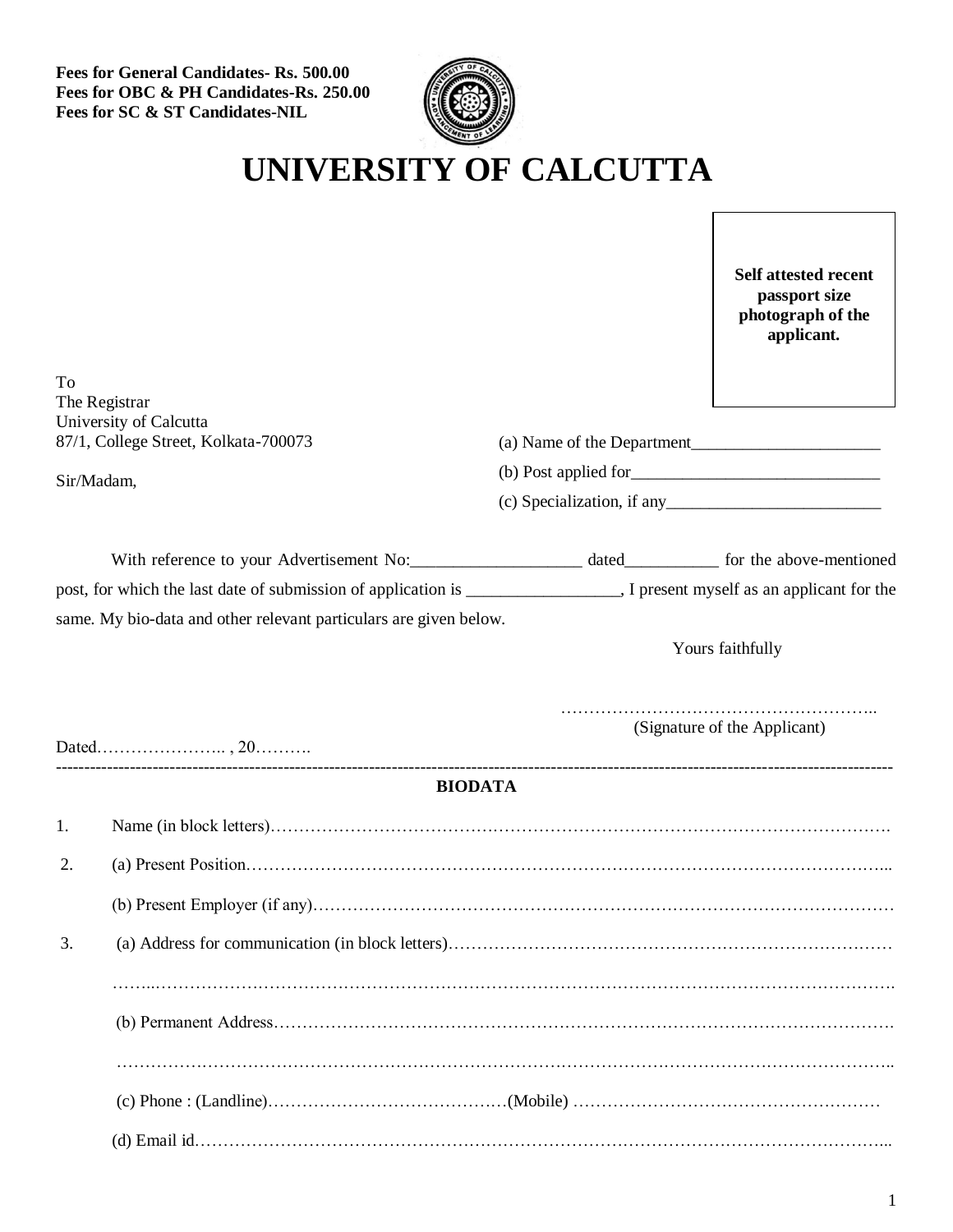|    | M<br>M<br>$\blacksquare$                                                                     |
|----|----------------------------------------------------------------------------------------------|
| 4. | (a) Date of Birth<br>(b) Age (as on the date of Advertisement) :                             |
| 5. | Gender:                                                                                      |
| 6. |                                                                                              |
| 7. |                                                                                              |
|    |                                                                                              |
| 8. | Marital Status:                                                                              |
|    |                                                                                              |
| 9. | Yes<br>NO.<br>(a) Whether belonging to Scheduled Caste/Scheduled Tribe/OBC-A/OBC-B/PH:       |
|    | <b>SC</b><br><b>ST</b><br><b>OBC-A</b><br><b>PH</b><br>OBC-B                                 |
|    | (b) If yes, please tick in appropriate box/boxes<br>(Necessary documents are to be attached) |
|    |                                                                                              |

10. Details of Bank Draft/Cheque:

| Sl. | <b>Name of Bank</b> | Draft/Cheque no. | <b>Issuing Date</b> | Amount |
|-----|---------------------|------------------|---------------------|--------|
|     |                     |                  |                     |        |
|     |                     |                  |                     |        |
|     |                     |                  |                     |        |

11. Educational qualifications (chronologically starting from Secondary Examination):

| <b>Examinations</b><br><b>Passed</b> | <b>Board/</b><br>University | Year of<br>Passing | <b>Class</b><br>$\mathbf{or}$<br>Divn. | % of marks<br>or Credits | <b>Subjects studied</b> | Any other<br>information |
|--------------------------------------|-----------------------------|--------------------|----------------------------------------|--------------------------|-------------------------|--------------------------|
|                                      |                             |                    |                                        |                          |                         |                          |
|                                      |                             |                    |                                        |                          |                         |                          |
|                                      |                             |                    |                                        |                          |                         |                          |
|                                      |                             |                    |                                        |                          |                         |                          |
|                                      |                             |                    |                                        |                          |                         |                          |
|                                      |                             |                    |                                        |                          |                         |                          |
|                                      |                             |                    |                                        |                          |                         |                          |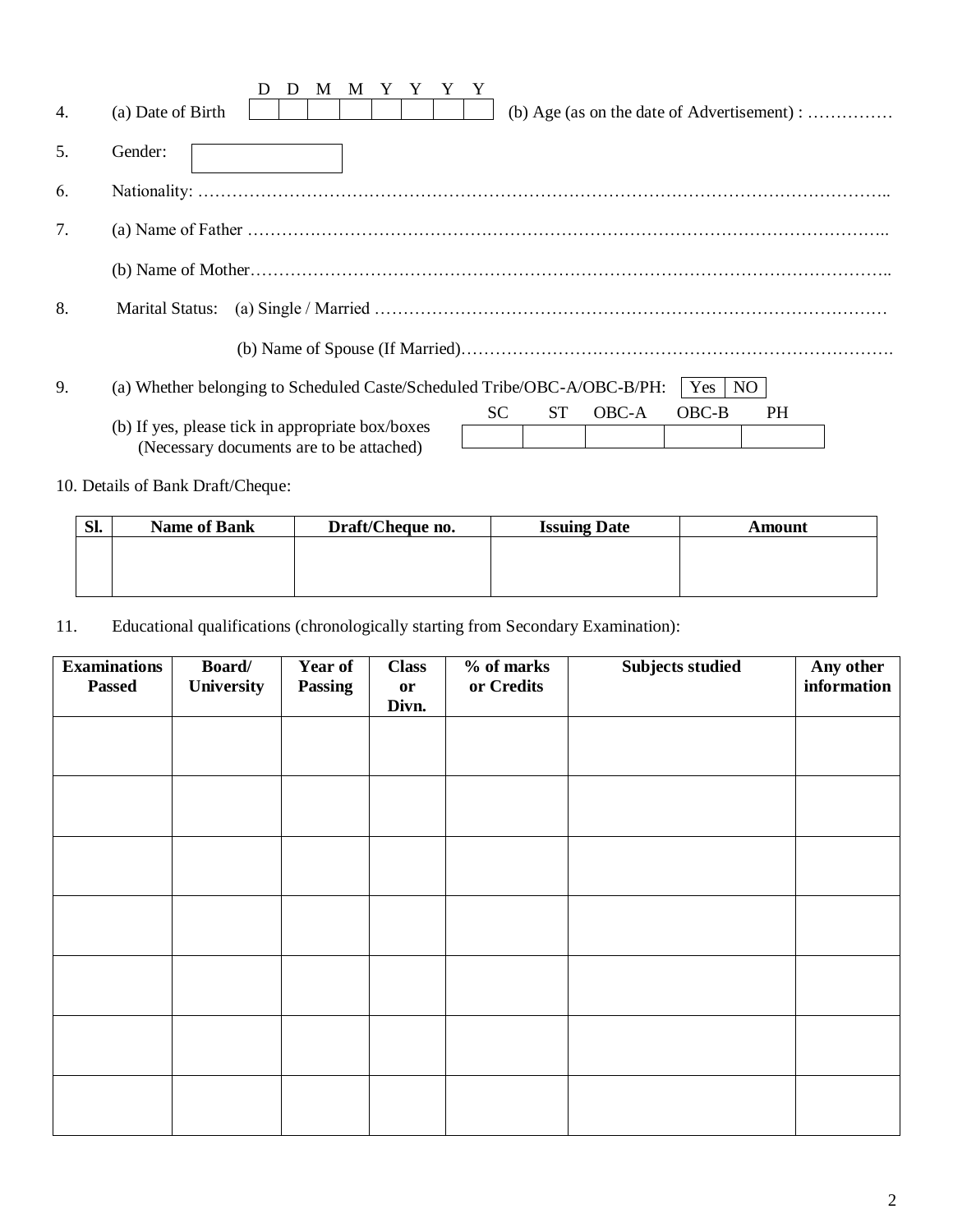| 12. |                                                            |
|-----|------------------------------------------------------------|
|     | (Mention the year in which qualified and submit documents) |
| 13. |                                                            |
|     |                                                            |
|     |                                                            |
|     |                                                            |
|     |                                                            |

14. (a) Post Doctoral Research Experiences ( if any):

| $\mathbf{C}$<br>DI. | Category | <b>Topic</b> | <b>Place</b> | <b>Period</b> |
|---------------------|----------|--------------|--------------|---------------|
|                     |          |              |              |               |
|                     |          |              |              |               |
|                     |          |              |              |               |
|                     |          |              |              |               |

(b) Project:

| <b>SI</b> | <b>Title</b> | <b>Funding Agency</b> | <b>Period</b> | <b>Amount</b> |
|-----------|--------------|-----------------------|---------------|---------------|
|           |              |                       |               |               |
|           |              |                       |               |               |
|           |              |                       |               |               |
|           |              |                       |               |               |

15. Publications: (a) Number of papers in recognized research journals: ……………………………………………….

(b) Number of published Books/Monograph etc. : …………………………………………………...

(c) Number of Conference Papers etc.: ……………………………………………………………….

[(i) A list of publications with the names of all authors, ISBN/ISSN No. and I.F (if any) must be attached.

(ii) Copies of not more than ten publications which are most important in your opinion must be attached.)]

### 16. Details of Employment in chronological order (Gaps, if any, should be explained):

| <b>Sl</b> | <b>Employer</b> | <b>Post Held</b> | From | <b>To</b> | <b>Scale of Pay</b><br>and pay drawn | Remarks, if any,<br>indicating reason for<br>leaving any post. |
|-----------|-----------------|------------------|------|-----------|--------------------------------------|----------------------------------------------------------------|
|           |                 |                  |      |           |                                      |                                                                |
|           |                 |                  |      |           |                                      |                                                                |
|           |                 |                  |      |           |                                      |                                                                |
|           |                 |                  |      |           |                                      |                                                                |
|           |                 |                  |      |           |                                      |                                                                |
|           |                 |                  |      |           |                                      |                                                                |